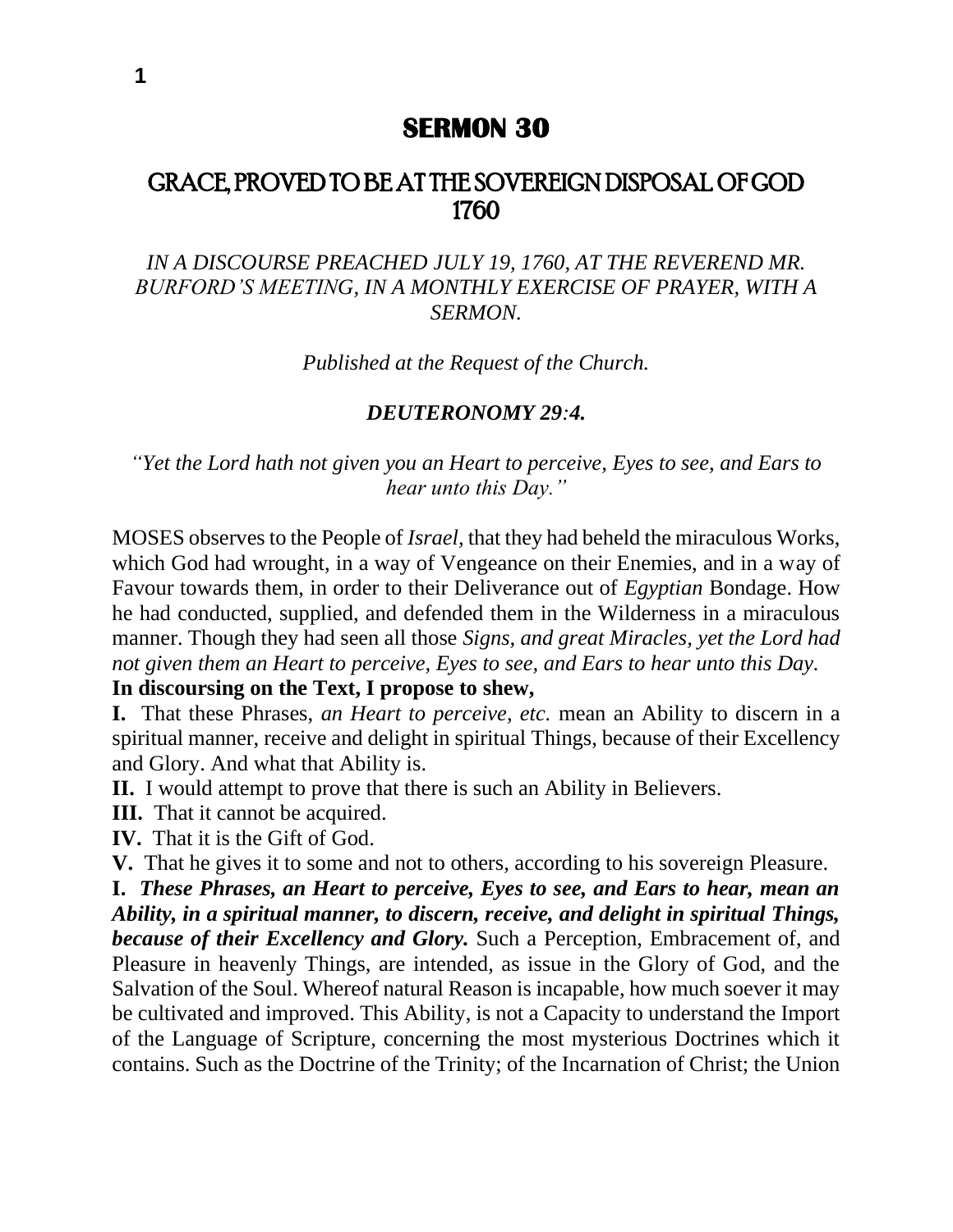of the Divine and human Natures, in his Person; of Regeneration; and of other sublime Truths.

Nor is it a Power to discern the Dependence, Connection and Harmony, of evangelical Doctrines. Men in common are the Subjects of an Ability for the former, and of a Capacity for the latter; otherwise they could not be required to believe the Verity of those Doctrines, which are supernaturally revealed. The Reason why Men do not believe the Truths of the Gospel, is not the want of an Ability to understand the Language of Scripture, or of a Capacity to discern the Dependence, Connection and Agreement of evangelical Principles**:** But the Cause thereof is, they disapprove of them, and account them to be the very Reverse of what they are in fact. They are the Wisdom of God; but in the Esteem of natural Men, they are Folly, and therefore, unft to be believed and embraced. On the contrary, they think they are to be despised and rejected, as irrational and absurd. *The natural Man receiveth not the Things of the Spirit of God, to him they are Foolishness, neither can he know them, because they are spiritually discerned.* He is a sp*iritual Man,* who *judges,* or *discerns*  spiritual Things themselves, and consequently, he must be possessed of a spiritual Ability. And that Ability is, a holy supernatural Principle, whereof the whole Soul is the subject, and it is permanent and abiding therein. From that Principle, all holy, spiritual Acts spring.

**II.** *I would attempt to prove the Being of such a Principle in Believers.* And I shall argue from various Modes of Expression, relating to its Production**:** And from the Representation given of it, and Acts, which are ascribed unto it.

**1.** I will argue from various Modes of Expression, relating to its Production.

**(1.)** It is said to be born, or ingenerated. *That which is born of the Flesh, is Flesh: That which is born of the Spirit, is Spirit* (John 3**:**6.)*. Whatsoever is born of God, overcometh the World* (1 John 5**:**4.)*. Which were born, not of Blood, nor of the Will of the Flesh, nor of the Will of Man; but of God. The Wind bloweth, where it listeth, thou hearest the Sound thereof; but canst not tell from whence it cometh, nor whither it goeth: So is every one that is born of the Spirit* (John 3**:**3.)*.* No Acts, internal or external, can with any Propriety, be said to be born. But a Principle, which is a Spring of Action, may be said to be born, for it hath proper Subsistence in him, in whom it is produced.

**(2.)** It is a Vivifcation, or an Infusion of Life into Men, who are dead in Sin. *And you hath he quickened, who were dead in Trespass and Sins* (Ephesians 2**:**1.)*.* Life is a vital Principle. Death is no other than a Privation, or loss of a living Principle. And therefore, quickening us, when dead in Sin, must mean, the Communication of a Principle of Life. And, consequently, there is, in Believers, a vital, holy, and supernatural Principle, from which proceed all their Acts of a holy spiritual Nature. **(3.)** This Work is a Creation. *We are the Workmanship of God, created in Christ Jesus unto good Works* (Ver. 10.)*. By* Reason hereof, the Saints are denominated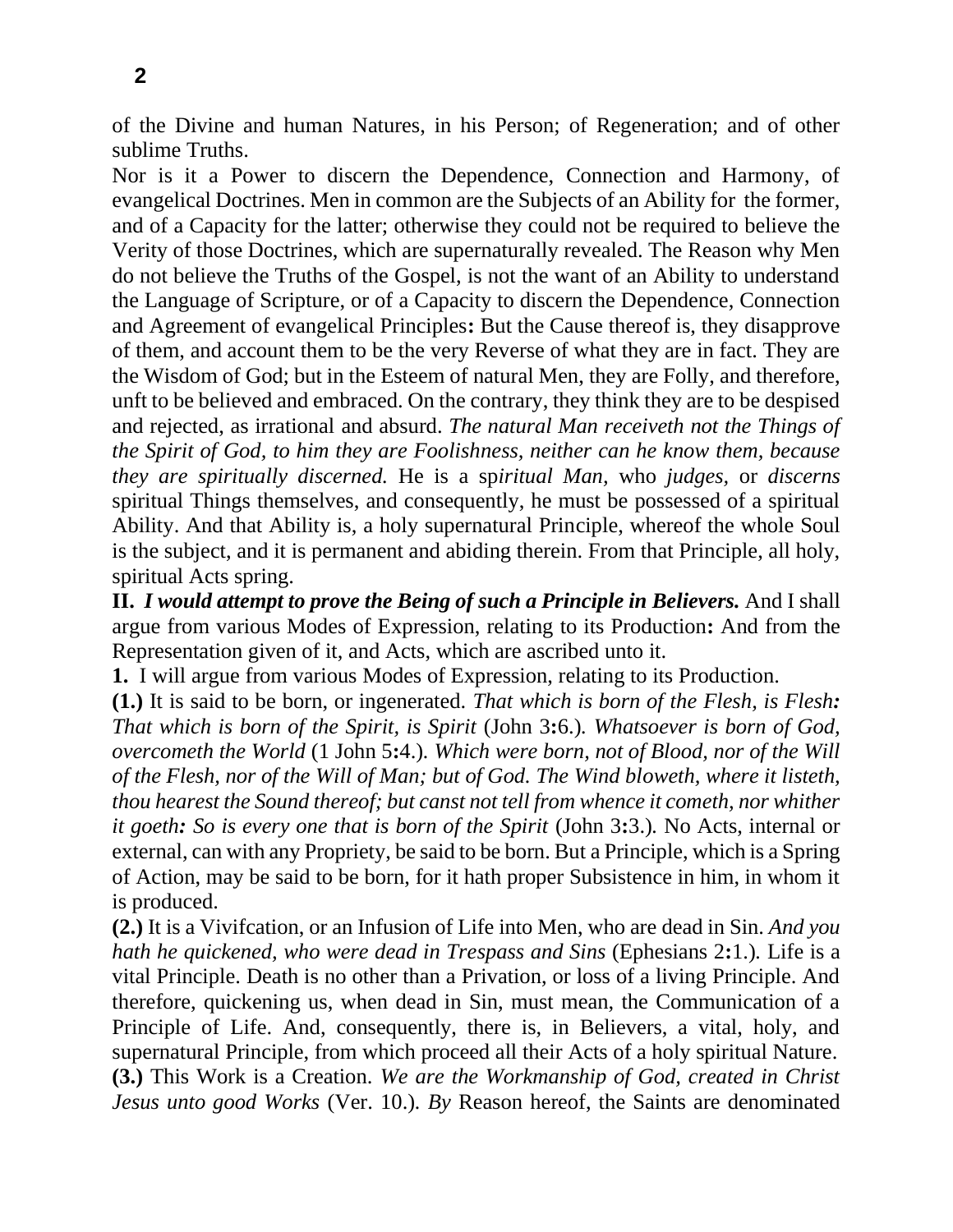new Creatures**:** *If any Man be in Christ Jesus, he is a new Creature.* Acts are not created, they flow from that which previously exists. Creation is giving Being to something, which had not Existence before. And, therefore, this must mean the Production of a Principle in the Mind, which it was not the Subject of until this Time. From hence, it is evident, that there is in Believers, a holy supernatural Principle, which is a Spring of holy, spiritual, and supernatural Acts.

**(4.)** It is giving a new Heart. *A new Heart also will I give you, and a new Spirit will I put within you* (Ezekiel 36**:**25)*.* Acts cannot be denominated the Heart; but a Principle may, which is feared in the Heart; and the Heart is properly said to be good, or evil, as that Principle, whereof it is the Subject is good, or evil. The new Heart, which God gives, is certainly holy and good, and that is not Acts; but it is a Principle from which holy Acts take their rise. These Things, I think, very clearly prove the Being of a holy, supernatural Principle in Believers.

**2.** I will argue from the Representation given of it, and the Acts, which are ascribed unto it.

**(1.)** It is declared to be Spirit. *That which is born of the Spirit, is Spirit. The Flesh lusteth against the Spirit, and the Spirit against the Flesh. They are opposites, and* contrary in their Nature. The Flesh is not Acts; but a Spring of Actions, which are evil. And its opposite, the Spirit, is not Acts; but a Spring of Actions, which are holy and spiritual. And, therefore, there is, in the Saints, a holy supernatural Principle. **(2.)** It is an *Image.* Actions are not an Image; but a Principle is. This is an *heavenly Image. But we all with open Face beholding, as in a Glass, the Glory of the Lord, are changed into the same Image, from Glory to Glory* (2 Corinthians 3**:**18.)*.* It is the Image and Likeness of *God. For after God it is created in Righteousness and true Holiness* (Ephesians 4**:**24.)*. After the Image of Him that created him* (Colossians 3**:**10.)*.* Acts internal, or external, with no Propriety, can be said to be an Image, for they are transient and passing. An Image is not so. Hence we may conclude, that Believers, are the happy Subjects of a Principle, which is the Image and Likeness of God. And that Principle is holy, spiritual and supernatural.

**(3.)** It is a new Man, the contrary of the old Man. *And put ye on the new Man. And have put on the new Man.* The old Man is not Acts, either internal or external; but is a corrupt Principle, from which unholy Actions flow**:** And the new Man, as not Acts, either internal, or external; but a pure Principle, from which arise holy, spiritual Actions. As the former is a Principle, so is the latter, For, they are direct opposites. And therefore, there is in Believers, a holy, supernatural Principle.

**(4.)** It is called a Law of the Mind, and is the opposite of a Law, which is in the Members. *I see another Law in my Members, warring against the Law of my Mind.*  The former Law, is not Acts, neither is the latter Law, Acts. Each is a Principle from which Acts proceed. The Law in the Members, is an evil Principle. The Law of the Mind, is a good Principle. Unholy Actions flow from the former, and holy Actions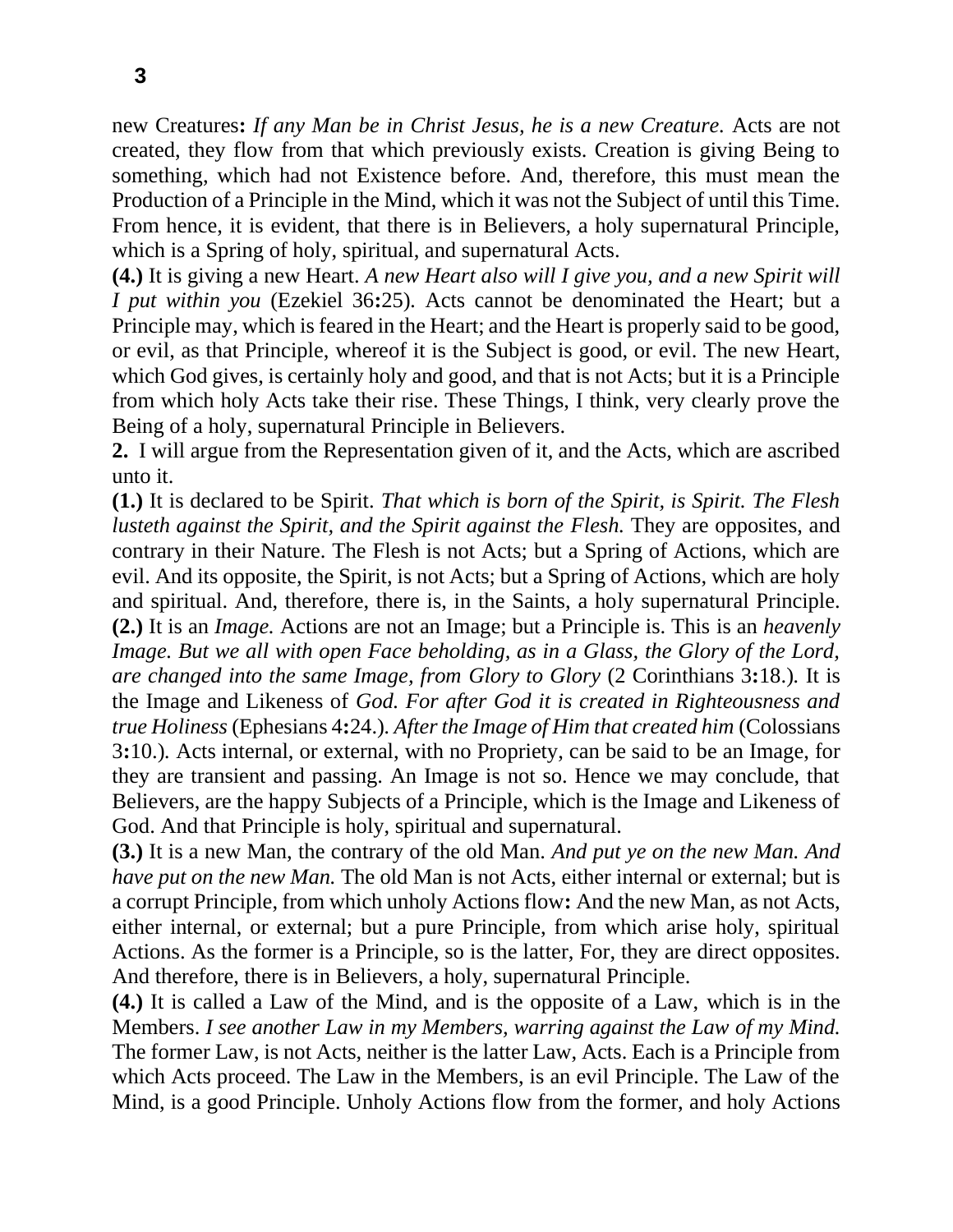from the latter. This is, I think, a full Evidence, that there is, in Believers, a holy, supernatural Principle.

**(5.)** It is represented as a Nature. *That by these ye might be Partakers of the divine Nature* (2 Peter 1:4.). By which must be intended, a holy, heavenly Principle. For, Acts internal, or external, are not a Nature. Spiritual and heavenly Acts, spring from this Nature, whereof the Saints are made Partakers. But that Nature they are not, nor can be. And, therefore, there is, in Believers, a holy, supernatural Principle. For, such that must be, which is denominated, the divine Nature. Acts it cannot be, it, therefore, must be a Principle. The Truth of this important Point, will farther, appear, by taking into Consideration, those various Acts, which are ascribed unto it. And in general, lusting against the Flesh is attributed unto it. *The Flesh lusteth against the Spirit, and the Spirit against the Flesh* (Galatians 5**:**17.)*.* This is very comprehensive. For it comprises all the holy Actings of the Mind, in opposition to the Dictates and Motions of the Flesh. It is highly improper, to ascribe Acts to Acts. For Acts do not flow out of Acts. They spring from a Principle. An evil Principle, if the Acts are evil**:**  A good Principle, if the Acts are good and holy.

It cannot reasonably be thought, that the Flesh, is a Principle, from which evil Actions arise, and that the Spirit is not a Principle, from which holy Acts take their Rise in the Saints. If the Flesh is a Principle of Action, so is the Spirit. And therefore, there is, in Believers, a holy, spiritual, and supernatural Principle. There are particular Acts ascribed unto it, *viz. Consenting to the Law, that it is good. Delighting in it. And serving of it. I delight in the Law of God, after the inner Man* (Romans 7.)*. So then with my Mind, I myself serve the Law of God: But with the Flesh the Law of Sin.* And the same Apostle observes, that *the Fruit of the Spirit, is Love, Joy, Peace, Long-suffering, Gentleness, Goodness, Faith* (Galatians 5:22.); There is, therefore, in Believers, a holy, spiritual, and supernatural Principle, from which all the holy and gracious Actings of their Souls do proceed. This Principle, I have said, is permanent and abiding. That it is so, maybe concluded from the End of God, in creating, or infusing of it. That End was the everlasting Enjoyment of himself. *Blessed be the God and Father of Lord Jesus Christ, of his abundant Mercy, hath begotten us again to a lively Hope, by the Resurrection of Christ from the Dead, to an Inheritance that is incorruptible, undefled, and that fadeth not away, reserved in Heaven for you* (1 Peter 1**:**3, 4.)*.* This Work upon Men, is *calling them to his eternal Glory* (1 Peter 5**:**10.)*.* And the Apostle *Paul,* speaking of the State of future Blessedness, says, *He that hath wrought us for this self- same Thing is God* (2 Corinthians 5:5.)*.*

Since God, in the Creation, or Infusion of this Principle, which is our Meetness to be Partakers of the Inheritance of the Saints in Light, really intended that we should enjoy Himself hereafter, it is impossible, that this Principle should ever become extinct. For, in that Care, He would be disappointed of His End, in its Creation, or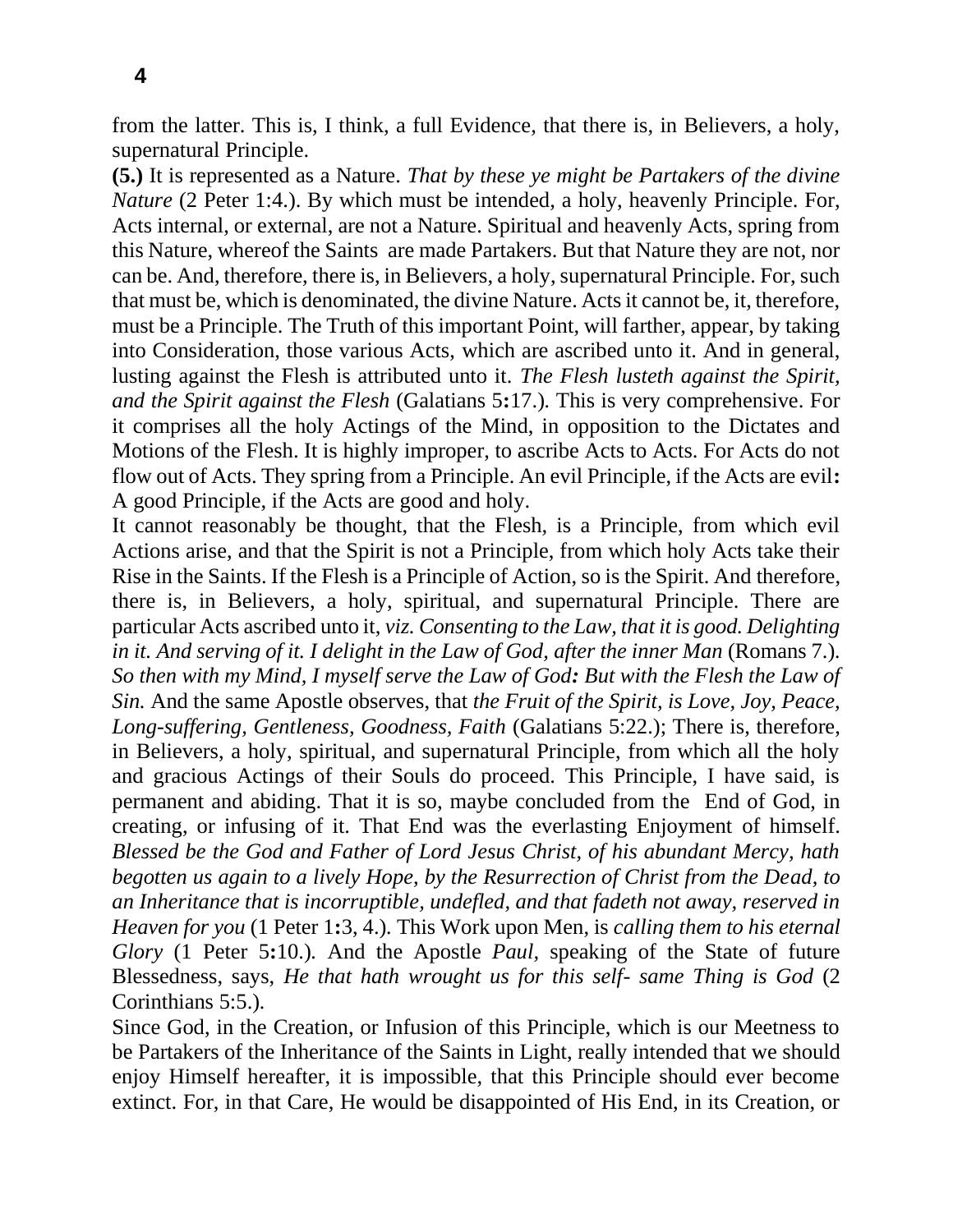Infusion. And it is to be observed, that the most vigorous Actings of Grace, in the Saints, expel not the Flesh, and the most violent Actings of the Flesh in them, expel not the Spirit. This is evident in *David* and *Peter. David,* in a very extraordinary manner, acted Grace, as we are informed, 2 *Samuel* 7:18, to the End of the Chapter. His Soul was full of holy Adoration, steady Faith, and flaming Love, and Affection to God. *Is this the manner of Men? What can thy Servant* David *say more! Therefore have found in mine Heart to pray this Prayer unto thee.* Did those extraordinary Actings of Grace expel, the Flesh? No such Thing. That kept its Possession in the Soul of this holy Man. And, what is enough to make one tremble, soon after this, he acted the very worst Part, that he ever did act, through the whole Course of his Life**:**  So far was Sin from being expelled out of him. An Account is given of the evil Part he did act, in the eleventh Chapter of the same Book. I need not name it, you well know what it was. On the other Hand, the violent Actings of the Flesh in *Peter,* in the Denial of Christ, with very dreadful Aggravations, did not expel the Spirit. Grace did not become extinct in him. His Faith did not fail thereby. Christ had prayed, that it might not. He turned, and looked upon *Peter,* with a Look of Reproof, and Love, which struck him with Awe, and wrought him up to a high degree of evangelical Repentance, for his great Offence. Hence, I think, it is clear, that as the most eminent Actings of Grace expel not Sin**:** So the worst Actings of Sin, expel not Grace. That is a permanent, abiding Principle in the Soul, which nothing can possibly eradicate. The End of God, in its Production, above mentioned, will eternally secure the Continuance of its Being in the Heart, against all Opposition whatsoever.\*

**III.** *This holy, spiritual, and supernatural Principle cannot, be acquired.* No holy Acts can be exerted, in a Mind destitute of Holiness. Such as Faith, Repentance, and evangelical Obedience. Hence our Lord says; *No Man can come to me except the Father, which hath sent me, draw him* (John 6:44.)*.* And the Apostle affrms that *the carnal Mind is not subject to the Law of God, neither indeed can be* (Romans 8**:**7.); and *that, without Faith, it is impossible to please God* (Hebrews 11:6)*.* There are many Professors; who cannot bear to hear it asserted, that Men unregenerate, are incapable to act a Part, pleasing and acceptable to God. Let such Persons speak out, and tell us whether it is lawful for us to make use of, and explain these Texts in our Bibles, or not. There is Reason to think, that if the Lord Jesus Christ was now upon Earth, and they were to hear Him express Himself, as He did, in relation to this Subject, they would censure Him for it. Their Censuring of us for asserting this Inability of unregenerate Men, gives us no other Concern, than what arises from this Consideration, that through others, they censure our blessed Lord Himself, and His Apostles, who spake, as they were dictated by the Spirit of Christ. Men cannot be assisted to acquire this Principle of Holiness, and spiritual Life. He who is dead cannot be enabled to put forth vital Acts. And he who is blind, that is to say, is destitute of a visive Faculty, cannot be helped to see. Natural Men are dead, destitute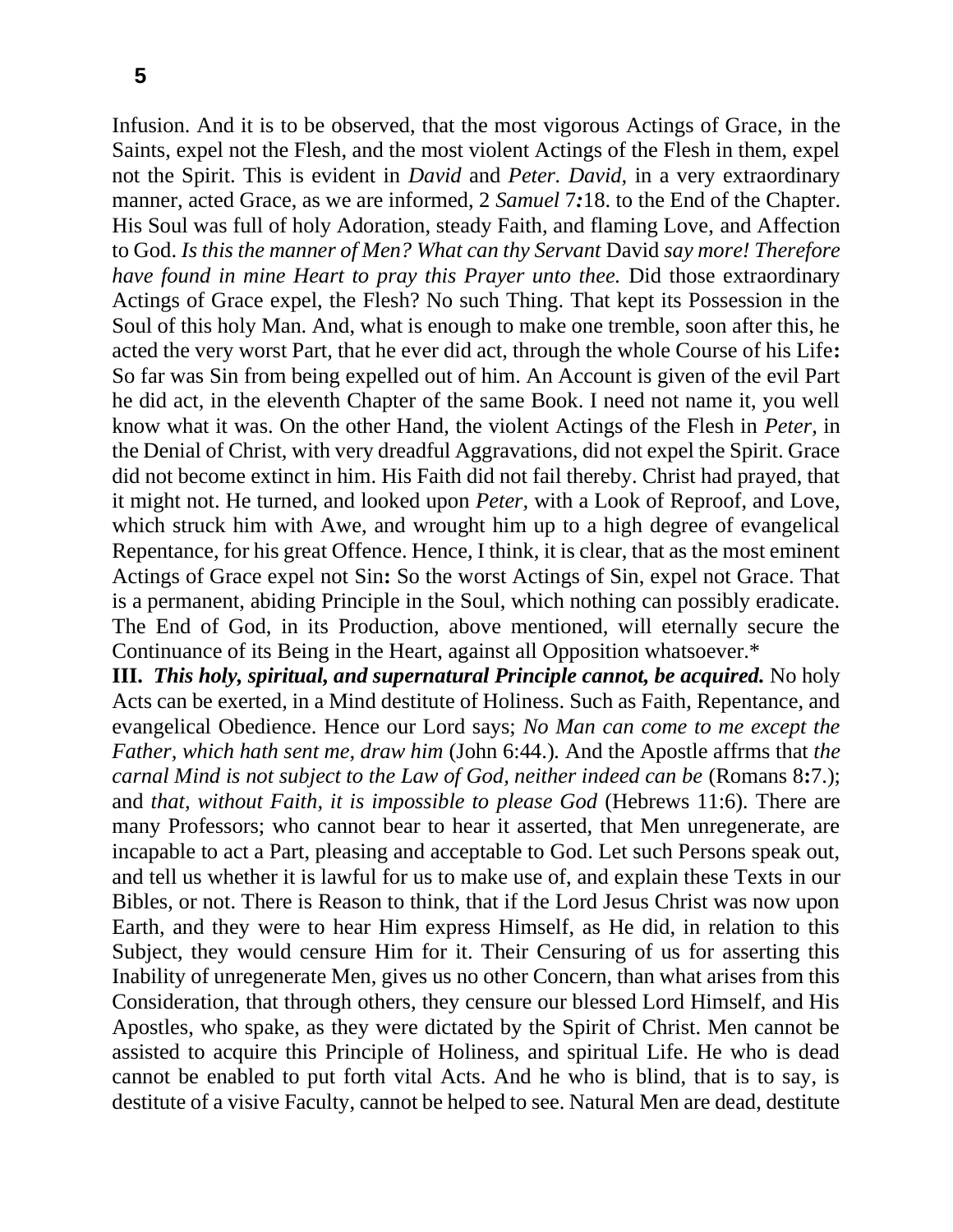of a Principle of spiritual Life, and of a spiritual visive Faculty, and therefore, they cannot be enabled to act, or to see in a spiritual Manner.

It is unreasonable to think, that the Mind, as carnal, can be influenced unto holy Acts. The Flesh is only and entirely engaged in the Service of Sin. And it perpetually lusteth against the Spirit in Believers. It concurs not with the gracious Principle, in the Saints, in any of its Actings; but ever opposes it. Hence there is a Tincture of Evil in all the holy Actings of their Minds, and in all the Duties which they perform. By reason of the perpetual Presence of Evil in them, they sin in Meditation, Prayer, Reading, Hearing, and in every other religious Exercise. The sad Experience of Believers, is a standing Evidence of the Truth thereof. How then, can it be supposed, that those, who only have Flesh in them, may be excited to exert holy Acts, in order to acquire a holy Principle? If the Flesh in unregenerate Men may be enabled to put forth holy Acts**:** Surely it may be brought to concur with the Spirit, in its Acts, in the Regenerate; but that is false, both Scripture, and the Experience of all the Saints testify. And, therefore, it is impossible, that it should be enabled by any Aids whatsoever, to act in a holy, spiritual Manner.

And, consequently, no Man, who is in the Flesh, or in an unregenerate State, can be enabled to exert holy Acts, whereby a holy Principle may be acquired. I would speak it with Reverence, and I hope you will hear it with Reverence; *Omnipotence itself cannot cause Enmity to Love.* For, that implies a Contradiction. And as the carnal Mind is Enmity itself against God, it is absolutely impossible to cause it to love Him. In our depraved Nature, there is nothing but a mere passive Capacity to receive a holy, spiritual. Principle from God, in a way of Creation, or Infusion. That is all which we can with Truth, say of ourselves, as we are carnal and corrupt. The Will of the Flesh does not, it cannot co-operate with the Grace of God, in our Regeneration. For, that would be acting contrary to its Nature. And, therefore, at cannot, even by divine Influence, be caused to act spiritually. And, consequently, it is impossible, that Men, who are destitute of a Principle of Holiness, should be enabled to acquire such a Principle. *It is not of him that willeth, or of him that runneth; but of God that sheweth Mercy.*

**IV.** *This holy, spiritual, and supernatural Principle, is the Gift of God. He is the sole Author, and efficient Cause of it.* Hence the new Birth is always ascribed to Him. The Saints are said to *be born of God. To be born of the Spirit. Which were born, not of Blood, nor of the Will of the Flesh, nor of the Will of Man; but of God. That which is born of the Flesh, is Flesh: That which is born of the Spirit, is Spirit. So is every one that is born of the Spirit. God of his abundant Mercy begets us again. Of his own Will begat He us.* This Principle is a *good, and perfect Gift, which cometh down from above, from the Father of Lights.* With respect to Faith, the Apostle asserts negatively, that it is not of ourselves**:** And he affrms positively, that it is the Gift Of God. *By Grace are we fared through Faith, that not of ourselves, it is the*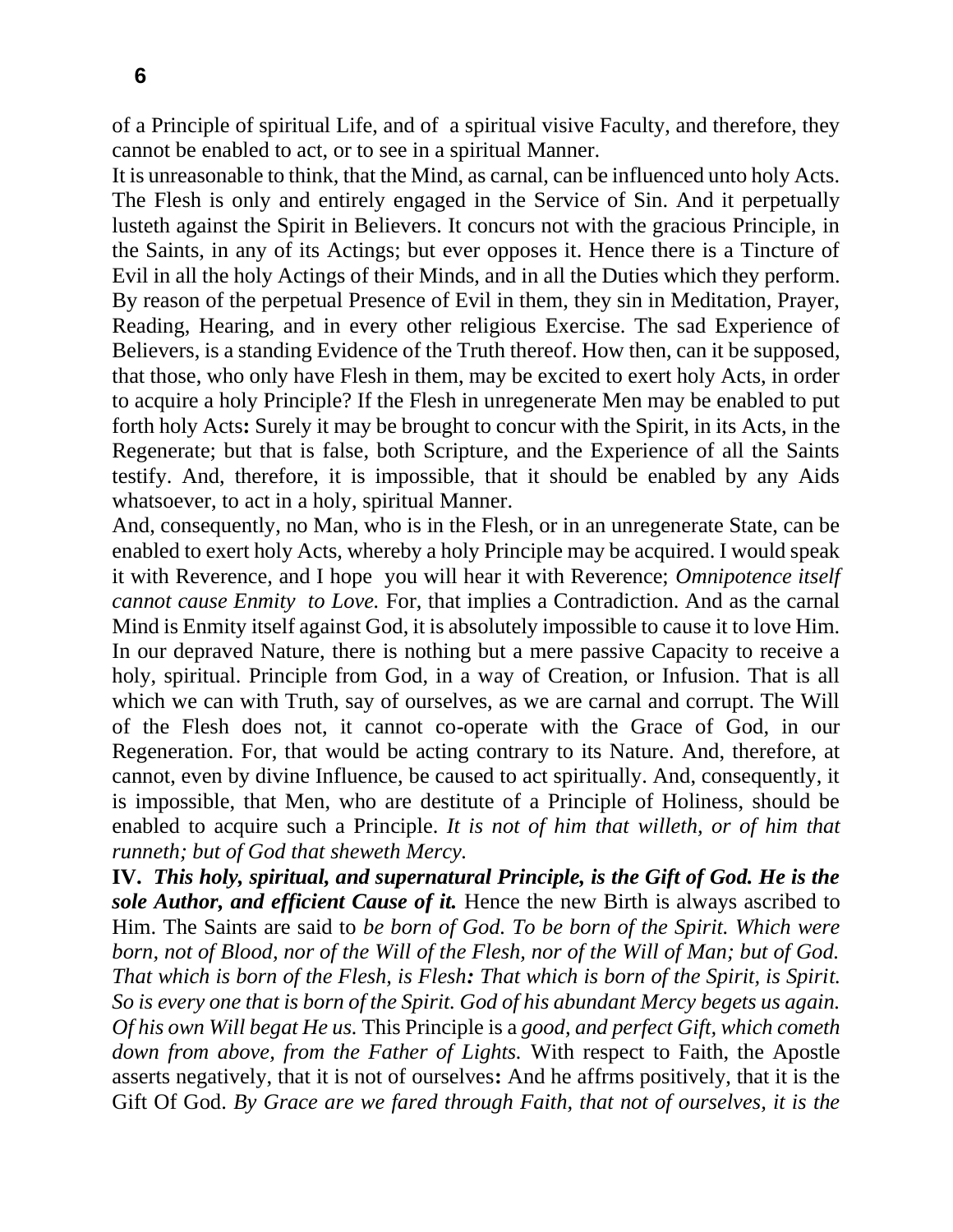*Gift of God.* And declares to the *Ephesians,* that we are, as Saints, the Workmanship of God. *For we are the Workmanship of God, created in Christ Jesus unto good Works.* This Principle, therefore, is a divine Gift, and is not acquired, by those in whom it is. It is so the Gift of God, that the Subjects of it had not, nor could have the least causal Influence in its Production. For this Principle, is not only superior unto, and above all that was in them before, in its Nature; but also, it is absolutely contrary to the natural Disposition of their Minds. And, consequently, it must have been produced in them by divine Grace, without any concurrent Act of their Will therein, or in order thereunto. It is unreasonable to suppose, that one contrary, is capable of exerting Acts, which tend to the Production of another. Is not the Flesh contrary to the Spirit? It is. And is not the Spirit contrary to the Flesh? It is. And they counteract one another perpetually. And, therefore, this holy, spiritual, and supernatural Principle, must be a divine Gift, in the most full, and absolute Sense.

It is a new Life in the Soul, which was dead before. And it is as much the Gift of God, as Life is, which is communicated to a Man, who before, was dead naturally. As a Man who is naturally dead, cannot contribute to the Production of Life in himself**:** So such who are dead in Sin, can contribute nothing to the Production of a vital Principle of Holiness, in themselves. If God doth not graciously give to them such a Principle, they will eternally remain destitute of it**:** Or continue dead in Trespasses and Sins for evermore. For, as hath been before observed, they cannot possibly be assisted to acquire it. As a Man naturally dead cannot be enabled to acquire Life**:** So one who is dead in Sin, cannot be assisted to acquire this new, and heavenly Life.

## **V.** *The Lord gives this Ability to some, and not to others, according to His sovereign Pleasure.*

God is not under Obligation to communicate Holiness to any sinful Creature. He bestows His Grace upon, or withholds it from fallen Creatures, as He Himself is pleased to determine. But the Exercise of His Sovereignty, in dispensing His Grace, Men cannot bear with. If He will give Grace to some, and not to others, they will *impiously* dare to reproach Him to His Face, on Account thereof, But let them know this, that they must one Day be accountable to Him for it. Men allow one another to do what they please with their own. To bestow their Favours on whom they think proper. On this Person, and not on another. Yet they will not allow that Liberty to their Maker. On the contrary, if He bestows what is absolutely His own, on some, and not on others, they will censure Him for it. Which is most unreasonable Impiety in them. If Grace is not God's own, and at His sovereign Disposal, He hath nothing that is so. For, what Claim, can an unholy Creature have upon God to communicate Holiness to him? If you shall say, that it is ft, convenient, and becoming, that God should bestow Grace upon, or communicate Holiness unto a lapsed Creature, I will prove, that He cannot but give Grace to apostate Spirits, and unto Men universally.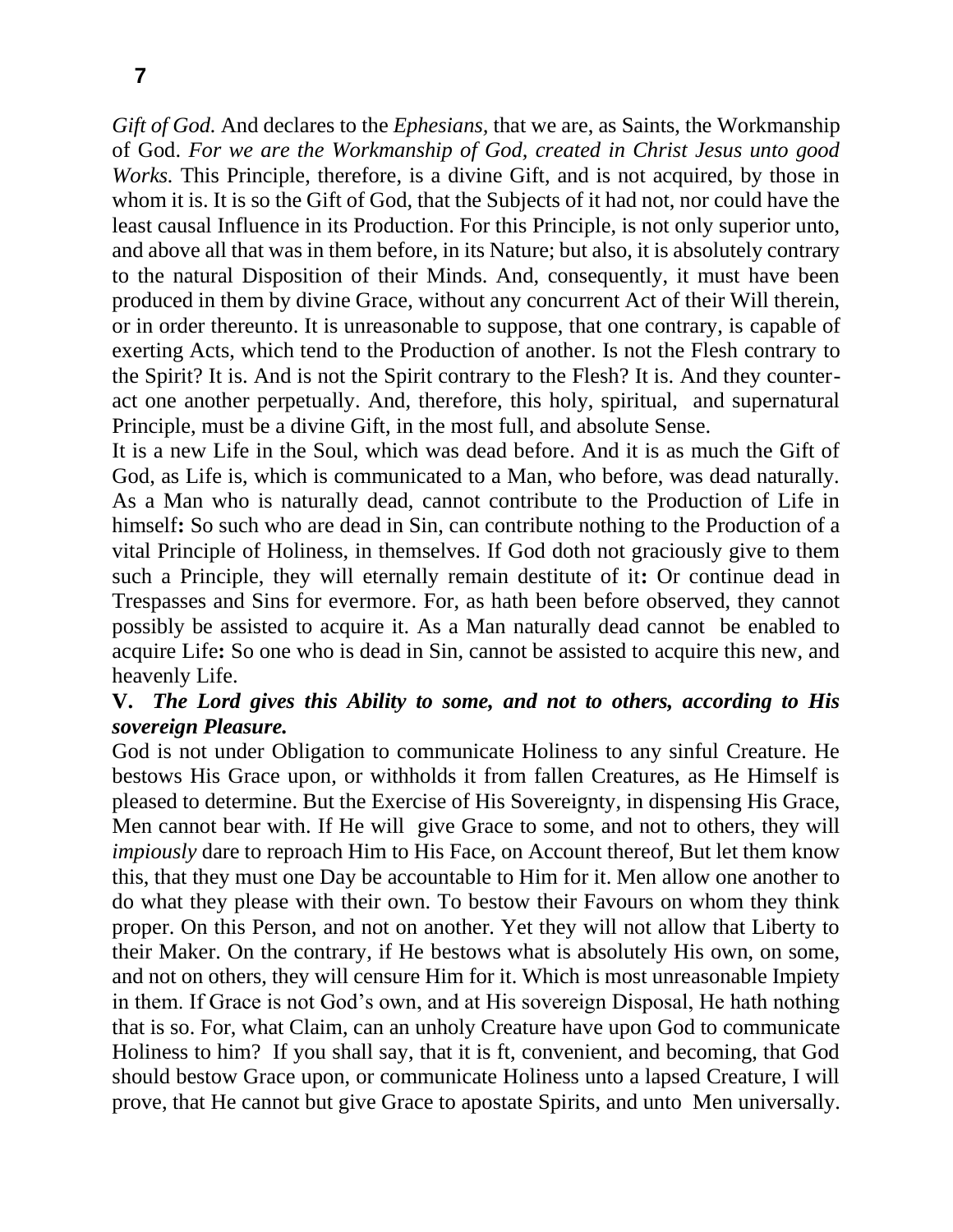If you enquire how. I answer thus**:** God cannot omit doing what is ft, convenient, and becoming, that He should do it. And, therefore, if it is ft, convenient, and becoming, that He should communicate Holiness to a fallen Creature, he cannot but bestow his Grace upon, or communicate Holiness, unto apostate Spirits and Men universally, Without Distinction, or Difference. The Reason is most clear, which is this**:** It is not possible with God, ever to omit doing, what it is ft, proper, and becoming, He should do. As it is impossible with Him to do what is improper, unft, and unbecoming, that He should do it. So, it is impossible with Him not to do what is ft, proper, and becoming, that He should do it. Since, therefore, He does not bestow His Grace upon, or make all His fallen Creatures Partakers of His Holiness; but some only**:** It is evident, that the Reason why He bestows His Grace upon some, is not because it was ft, convenient, and becoming, that so He should do; but because such was His sovereign Pleasure, concerning them, He was at full Liberty to dispense Grace to *Paul,* and not to *Pharaoh:* To communicate Holiness to *Peter,* and not to *Judas.* Because, the Communication of Holiness unto, or the Bestowment of Grace upon an unholy Creature, is not due from God, by Reason it is ft, that He should bestow it. And, therefore, to make a sinful Creature holy, by a Communication of .Grace and Holiness, is a pure sovereign. Act of God; if it is not, no divine Act is such. If it is not free with God, to love, do Good unto; and render eternally happy, guilty and sinful Creatures, or the contrary, as He Himself, pleases to determine, in nothing can His Will be at Liberty, in his Resolutions about them.

Our blessed Lord resolves this wholly into the sovereign Pleasure of his divine Father, when He addresses Him thus**:** *Father, Lord of Heaven and Earth, I thank Thee, that Thou hast hid these things from the Wise and Prudent, and hast revealed them unto Babes: Even so Father, for so it seemed good in Thy sight.* When spiritual Things are said to be hid from the Wise and Prudent, by God. The Meaning is not, that He took from them their natural Power of Understanding**:** Nor, that He did not externally reveal those Things unto them. For they had an external Revelation of them, as well as the Babes. But the Meaning is plainly this**:** He did not give to them, a Capacity to understand those Things, which He did give to Babes, who were much their Inferiors in natural Knowledge, because such was His Pleasure**:** And no other Cause can be assigned why heavenly Things were concealed from the former, as to their Nature, and made known to the latter but the sovereign Will of God. I hope It appears, that Believers are the Subiects of a holy, spiritual, and supernatural Principle. — That this Principle cannot be acquired. — That it is the Gift of God; and that he gives it to some, and not to others, according to His sovereign Pleasure. *Some Observations may now be made.*

**Observ. 1.** Hence we may easily see, that the Irresistibility of divine Grace, is consistent with our natural Freedom, or the natural Liberty of our Will. For,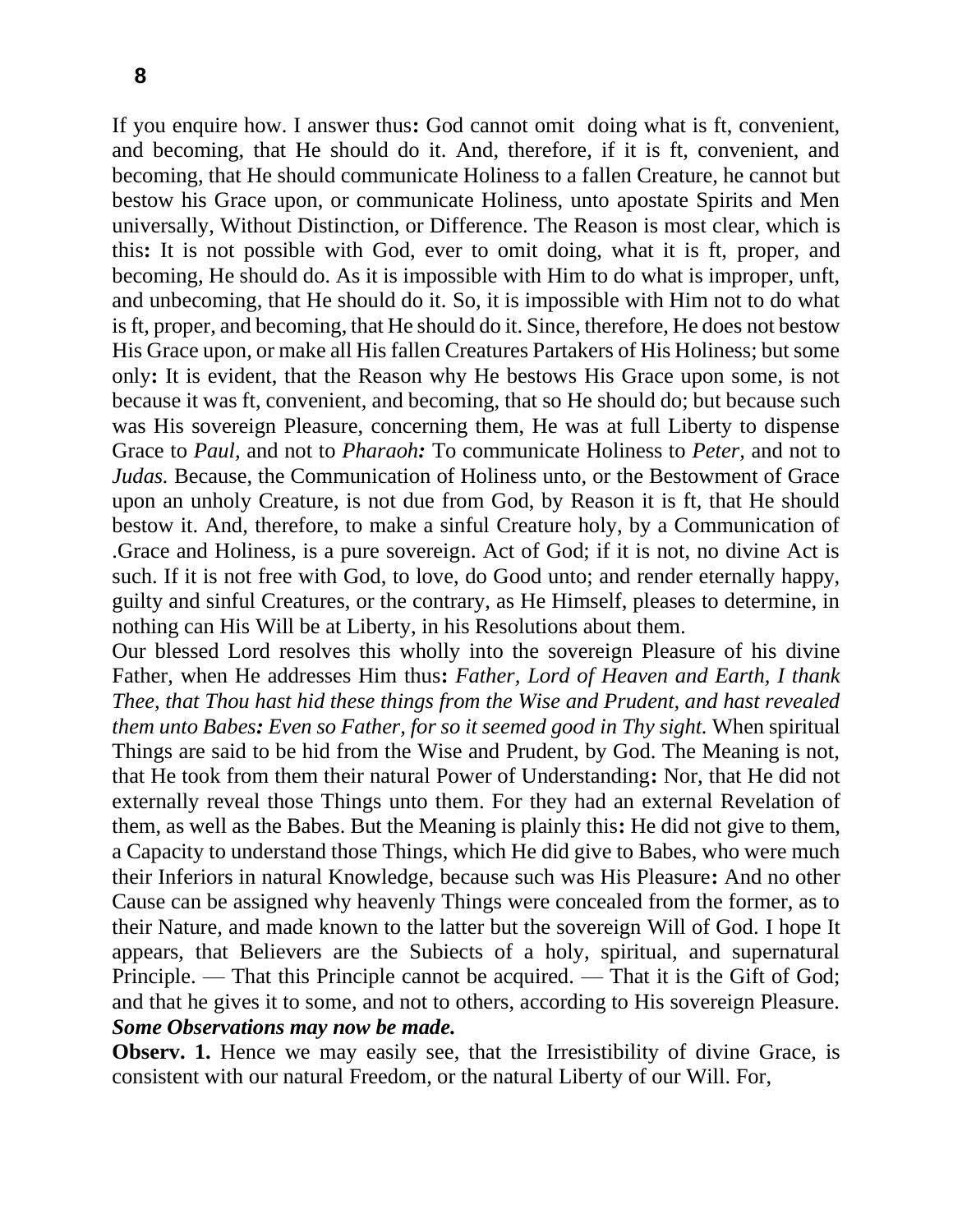**(1.)** The Will is entirely, passive, in the Infusion, or Creation of this Principle. It is not actively concerned therein. The Will holds itself absolutely inactive in the Infusion of this spiritual Principle. It neither chuses, nor refuses**:** Neither concurs, nor opposes, in this divine Work upon the Soul. The Nature of the Thing is a full Evidence thereof. For it is the Communication of a Principle of Life to the Soul, which is dead in Sin, and, therefore, it is impossible that the Mind should exert any concurrent, or opposing Act therein. The natural Liberty of the Will, therefore, cannot be infringed, in the Infusion of this Principle.

**(2.)** By the Creation of this Principle in the Heart, the Will is sanctifed, and becomes habitually inclined to Holiness, in Consequence of this Work upon the Soul. And, therefore, as there is a Disposition in the Will of Believers to Acts of sin, as it is corrupt**:** So, there is a Disposition in their Will to Holiness, as it is sanctifed by the Infusion of this Principle. And their Choice of Evil is free, and their Choice of Good is voluntary. For, the Will suffers no Violence, in acting agreeably to the Nature of the evil, or good Disposition, whereof it is the Subject. The effectual Influences of divine Grace upon the Will, as sanctifed, are no other, than exciting it to such Acts, as It hath an habitual Disposition unto. It is, therefore, absurd to conceive, that those Influences put any Force upon the Will. It is undoubtedly free, in acting agreeably to the Nature of that holy Disposition, whereof it is the Subject, though it is by the Grace of God stirred up, so to act. There Things are observed, by Doctor *Preston,* in a Latin Oration, which he delivered in the University of *Cambridge.* Which Oration, for its *Conciseness, Perspicuity, and nervous Reasoning,* is most worthy to be read. **Observ. 2.** These Things will enable us to set the Doctrine of Election, in a very familiar and unexceptionable Light. For, it is no other, than the eternal Purpose of God, to give Grace to some, which no sinful Mortal upon Earth hath a Right to claim of his Maker. Let us consider this Point calmly and seriously. As we are depraved, we are unmeet for, and indisposed unto present Communion with God, and the Enjoyment of Him, hereafter. And we are so far from being worthy of His Favour, that we are justly deferring of His Vengeance. Is He then obliged to give us Grace to ft us for present Communion with Him, and the everlasting Enjoyment of Himself hereafter? Who will dare to say, that God is under such an Obligation, to any guilty Creature? And if He is not, then he may bestow His Grace upon us, or not, as He Himself pleases. And if the actual Bestowment of Grace upon us, is what God may do, or not do. Surely. He was fully at Liberty, to determine, in his everlasting Counsels, on whom He would bestow His Grace, and on whom He would not. Now, as Election is God's eternal Purpose to communicate Holiness to those, who are the Objects of that Decree, to fit them for Communion with Him here, and for the Enjoyment of Himself hereafter. This His Determination concerning them, was such an Act, as He was not obliged unto, with respect to any sinful Creature. And, therefore, at was absolutely free with Him, to fx on the Particular Persons, unto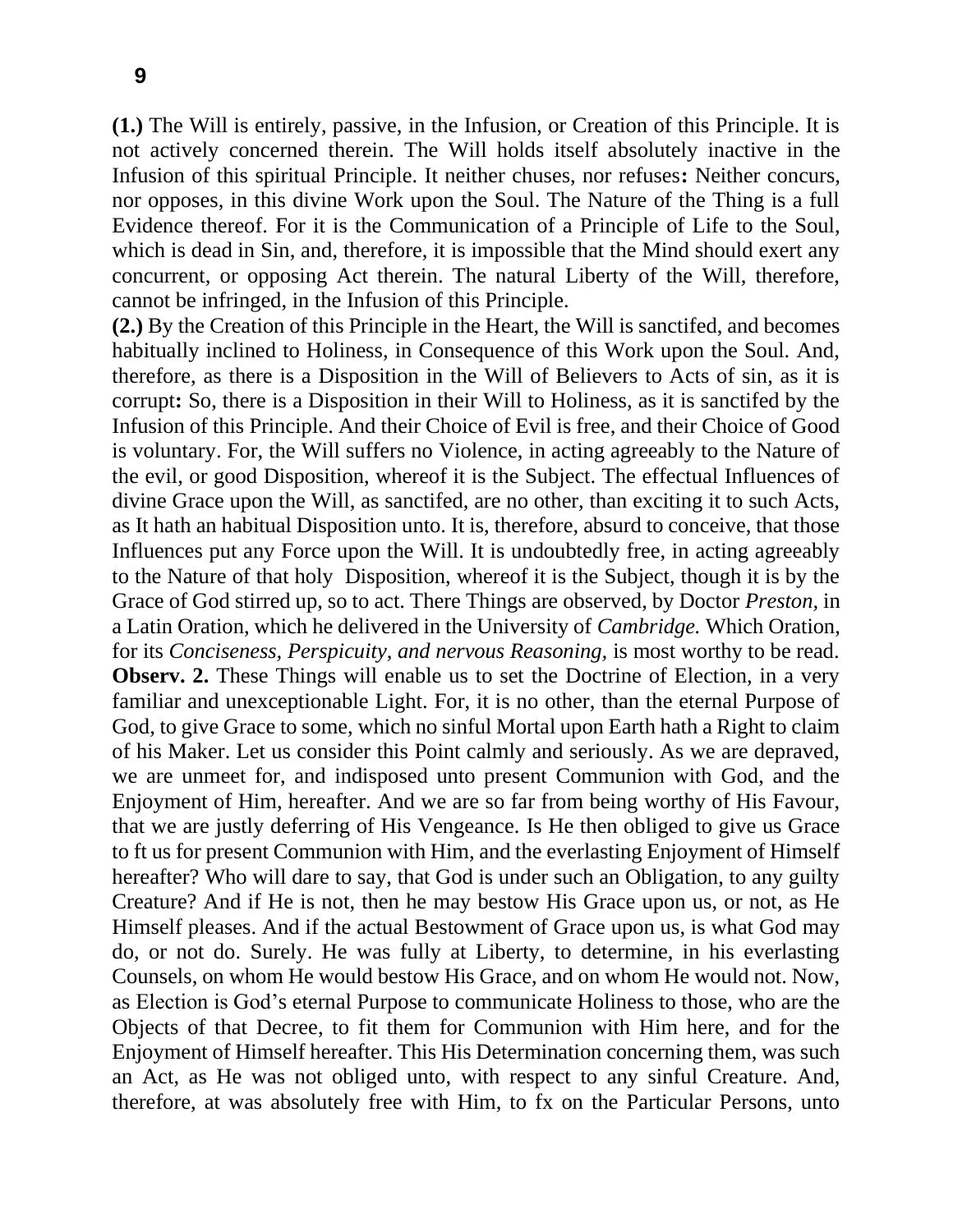whom He would communicate His Grace. It is evident, that Election is no other than such a Purpose in the divine Mind. For, our holy Vocation, is according to God's Purpose. *We are saved, and called with an holy Calling, according to his own Purpose and Grace, which was given us, Christ, before the World began.* If God in Time, may sanctify whom He pleases, by His Spirit, it must have been absolutely free with Him, to chuse whom He would, to Salvation through Sanctifcation of the Spirit. As the Lord in Time, may do that in favour of some, which He is not under the least Obligation to do in favour of any**:** So he might in Eternity, form such a Resolution, and He actually did. Which. Act was the Election of those Persons, unto a Participation of His Holiness here, in order unto the future Enjoyment of Himself. **Observ. 3.** Hence we learn, that it is not acting a pharisaical and legal Part, to look into ourselves, for Holiness, in order to our Consolation, and to give Praise to God, for what He has wrought in us. Some censure so doing, as Pharisaism and Legality, under a high Pretence of Zeal, for the Doctrine of imputed Righteousness. As if considering with ourselves, whether we are the Subjects of Sanctifcation, was inconsistent with a Dependence on the Righteousness of Christ for Justifcation. If I am not the Subject of Holiness, what Evidence can I possibly have, that I am the Object of Justifcation? If indeed, we taught Men, that they are to look into themselves for Holiness, in order to encourage them to trust in the Righteousness of Christ for Acceptance, they would be furnished with Matter of just Objection. But no orthodox found Divine, who understands himself, does so teach. The Reason why I depend upon the Righteousness of Christ is, I see the Necessity of an Interest in it, and the Glory of it, and not because I am made holy by the Grace of God. There are Things most clearly distinct, and easily to be distinguished. And yet, there are some it seems, even among ourselves, and who are Masters, in our *Israel,* who cannot, or will not distinguish them. I hope you will excuse my familiar way of speaking; there things are but A, B, C, in, Divinity. Heart-work is become the Subject of Sneer. And, Dr. *Owen,* whole experimental, and practical Writings, will, I am of Opinion, render his Memory precious, as long as spiritual savoury Christians shall subsist, is charged, with having *much self-righteous* Chaff, on Account of them. This is that sad Pass unto which Things are now arrived with some amongst us. For my Part, I am free to declare to all the World, that as on one Hand, I. care not in the least, by whom, I am represented as an *Antinomian,* for preaching the distinguishing Doctrines of the Gospel**:** So, on the other, I shall never be concerned by whomsoever I am censured, as a Pharisee and Legalist, for recommending, experimental, and practical Religion. *A late learned Writer militates against the Doctrine I have advanced, in a Discourse on the Words of my Text, and objects, as follows,* 

**Object. 1.** *Nothing can be more inconsistent with the perfect Goodness, and Justice of the divine Being. — Is it the Character of infnite Goodness to injoin Men what is above their Abilities, and not to give them proportionable Strength, if their Duty*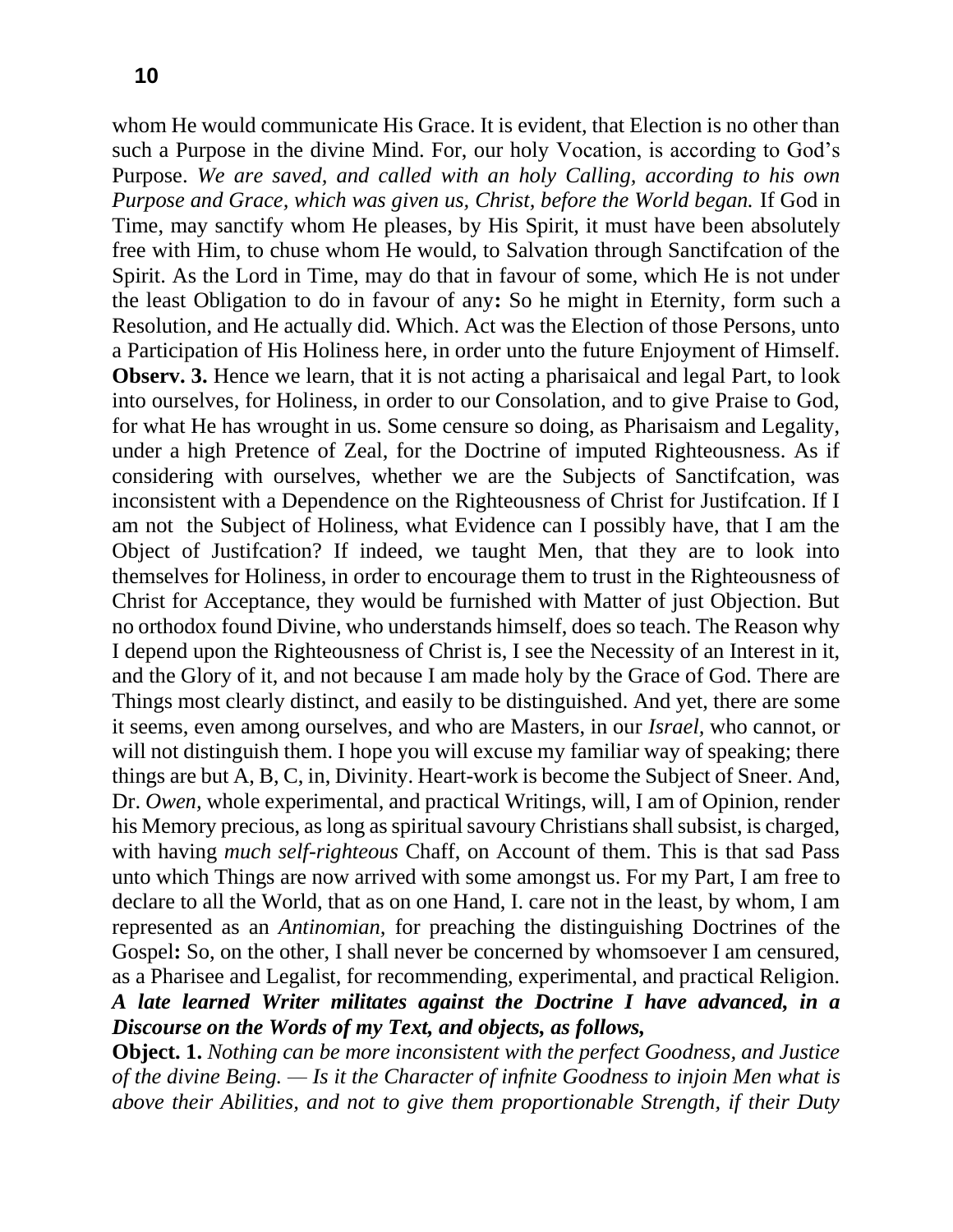*does, in any particular Circumstances, exceed the Measure of their Capacity? Does it become a Being of perfect Justice to punish Men for not doing what is above their Strength, and what he never intended they should do?*

*Answ.* Men's Inability for the Performance of their Duty, is the Consequence of Sin. This arguing, therefore, is no other than this**:** A Master is neither good, nor just, who blames his Servant for not performing his Duty, when he is incapable of it, though his being so, is the Effect of a Debauch, or Intemperance. This reasoning, though often used, as below Men of Strife and Learning.

**Object. 2.** *It is no less disagreeable to the Kindness, which God had shewn this People, and to the whole Course of his Providence towards them, than it is to his own Perfections*.

*Answ.* Arguing from the Goodness of God, towards that People, in the Course of his Providence, to prove an Intention in Him, to make them holy and eternally happy, is inconclusive and impertinent. And His giving them excellent Laws, is no Proof, that He gave them an Ability to yield spiritual Obedience to His Commands.

**Object. 3.** *This Sense will not agree with the End of Moses in speaking to them, nor with the other Parts of his Discourse. His Design manifestly was to move them to a serious Consideration of their past Sins, that they might repent of them, and make this Covenant with a hearty Resolution not to rebel against God, as they had often done; but to continue obedient to his Voice, that they might enjoy the promised Land. How could he hope to work them into a godly Sorrow for their past Transgressions, or a frm Resolution of acting better, by affrming, that God had not given them Ability to keep his Commandments? — Besides, this makes Moses contradict himself, for he plainly declares in the next Words,that God designed they should know and obey his Will. — That* ye might know that I am the Lord your God.

*Answ.* Spiritual Blessings were not promised in this Covenant. Nor was a spiritual Obedience required of the People therein. No other than temporal Favours were promised, in that Covenant. And no other than an external Obedience was required of the People therein, which they, as Men, without sanctifying Grace, were capable of yielding. And sometimes they did externally obey those Laws, which God gave them, then it went well with them. But when they rebelled, it went ill with them. And a spiritual Knowledge of God is not designed but a natural Knowledge of Him, as Creator, and their Preserver, and a bountiful Benefactor to them, as a Nation. And, therefore, *Moses* is far from contradicting himself, in affrming, that God had not given them an Heart to perceive, Eyes to see, Ears to hear in a spiritual Sense.

**The learned Man seems to disapprove of our Translation, and to prefer a different one.** The *Septuagint,* and all ancient Translations, the *Vulgate Latin,* and *Junius,* read the Words negatively, as we do. *The Lord hath not given.* He observes, that the *Hebrew* Particle, al is sometimes used in an interrogative Sense, the Prefx h being understood**:** And, is for reading the Words thus**:** *And hath not the Lord given*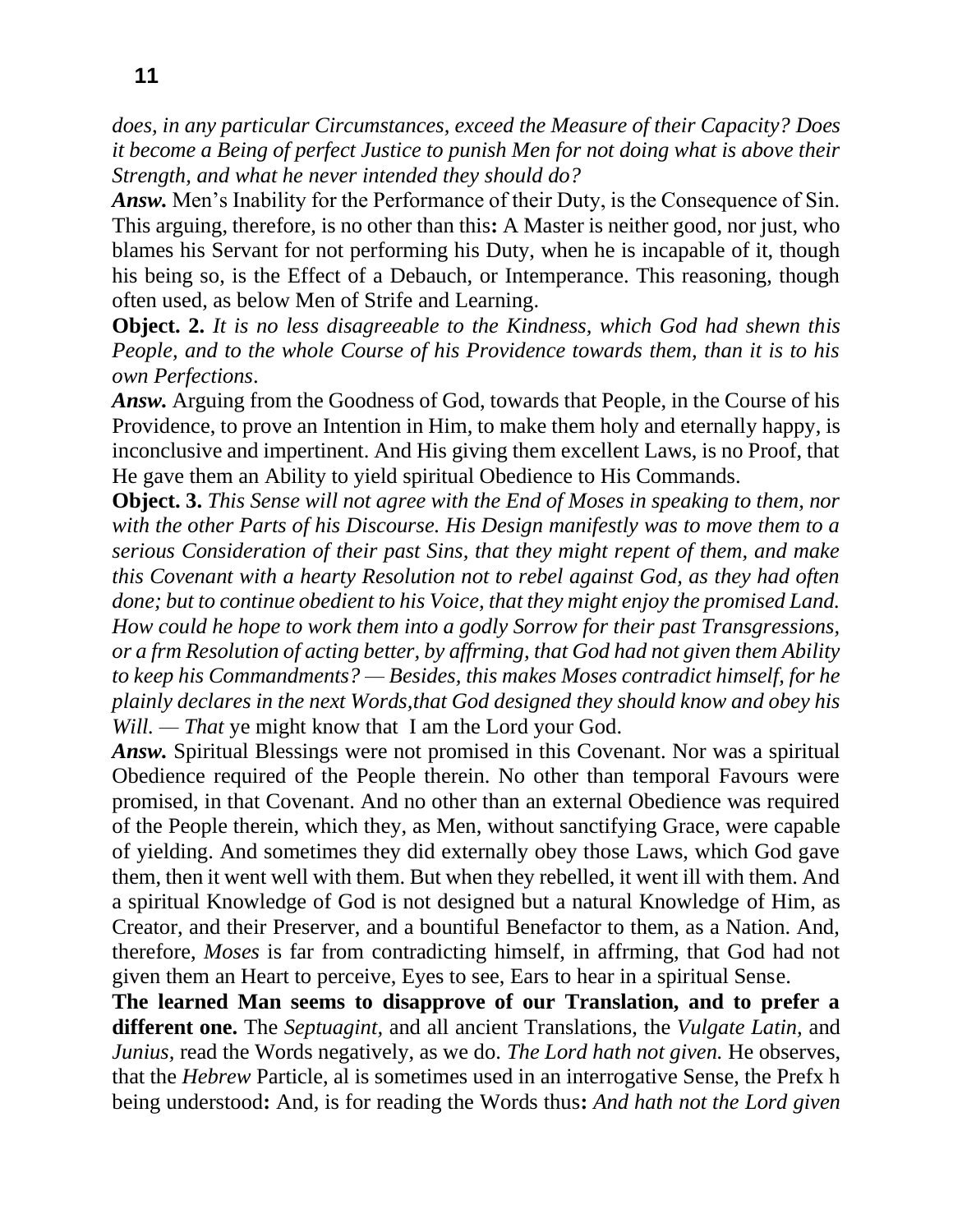*you an Heart to perceive, and Eyes to see, and Ears to hear?* The Meaning of which is, according to the Use of such Interrogations; *and God hath given you an Heart to perceive, and Eyes to see, Ears to hear,* even to this Time.

*Answ.* This Part is often acted by those who differ from us. *Hebrew* Particles, and *Greek* Prepositions, are a large Field. wherein they exercise their critical Skill, in order to pervert the Scripture. It is freely granted, that the *Hebrew* Particle, is sometimes so translated, where the Scope and Subject of the Writer require it. But that is no Proof that it should be thus rendered in these Words. For being negatively taken it supplies no ill Sense**:** Or which is contrary to other Parts of Scripture and the Analogy of Faith. And, therefore, our Version may justly be allowed.

**Allowing our Translation, he says,** *It is absurd to suppose he (Moses) means, that God had not given them a Capacity to understand, consider, and obey, his Will, for then he could not have justly blamed them for not doing better; but that they had as little refected upon the Wonders they had seen; and observed the Precepts given them, as if God had not blessed them with these Faculties, but they were quite blind and deaf.*

*Answ.* 1. It is absurd to conceive that God may not justly blame Men for not perfectly performing His Will, though to them It is impossible, through an Inability, which attends them**:** Because their Incapacity to yield perfect Obedience to God's Commands, is the Effect of Sin. That Incapacity, therefore is no Excuse for their Defects in Obedience. 2. It is a very forced and unnatural Sense, which the learned Man puts upon the Text. *Moses says*, *The Lord hath not given you an Heart to perceive.* That is to say, according to this Writer: "You have not well used those Powers, wherewith God hath endowed you; but have acted, as if you had them not." What can be more unnatural than this? The Words of *Moses,* express what God had not done; but it seems, they are to be understood of what this People had not done.

He speaks of God indeed; but in Fact he hath no Regard to him, he wholly and only respects the People. This is not to interpret, but contradict the Scripture, **He adds:** *An Heart to perceive, Eyes to see, and Ears to hear, may denote an understanding Heart, seeing Eyes, and hearing Ears; not a bare Faculty of perceiving, seeing, and hearing; but a good Disposition to understand and obey, acquired by that Faculty.*

*Answ.* 1. An evil Heart cannot exert good Acts, whereby a good Disposition may be acquired. The Hearts of all Men are naturally evil and *desperately wicked,* how, therefore, is it possible, for them to put forth good Acts, in order to acquire a good Disposition? It is as reasonable to think, that an evil Tree may bear good Fruit**:** Or a bitter Fountain may send forth sweet Streams, which all know to be impossible. 2. According to what is here said, the meaning of *Moses must* be this, when he *says, the Lord hath not given you, etc.* Ye have not acquired an understanding Heart, seeing Eyes, and hearing Ears. He affrms what God had not done for this People;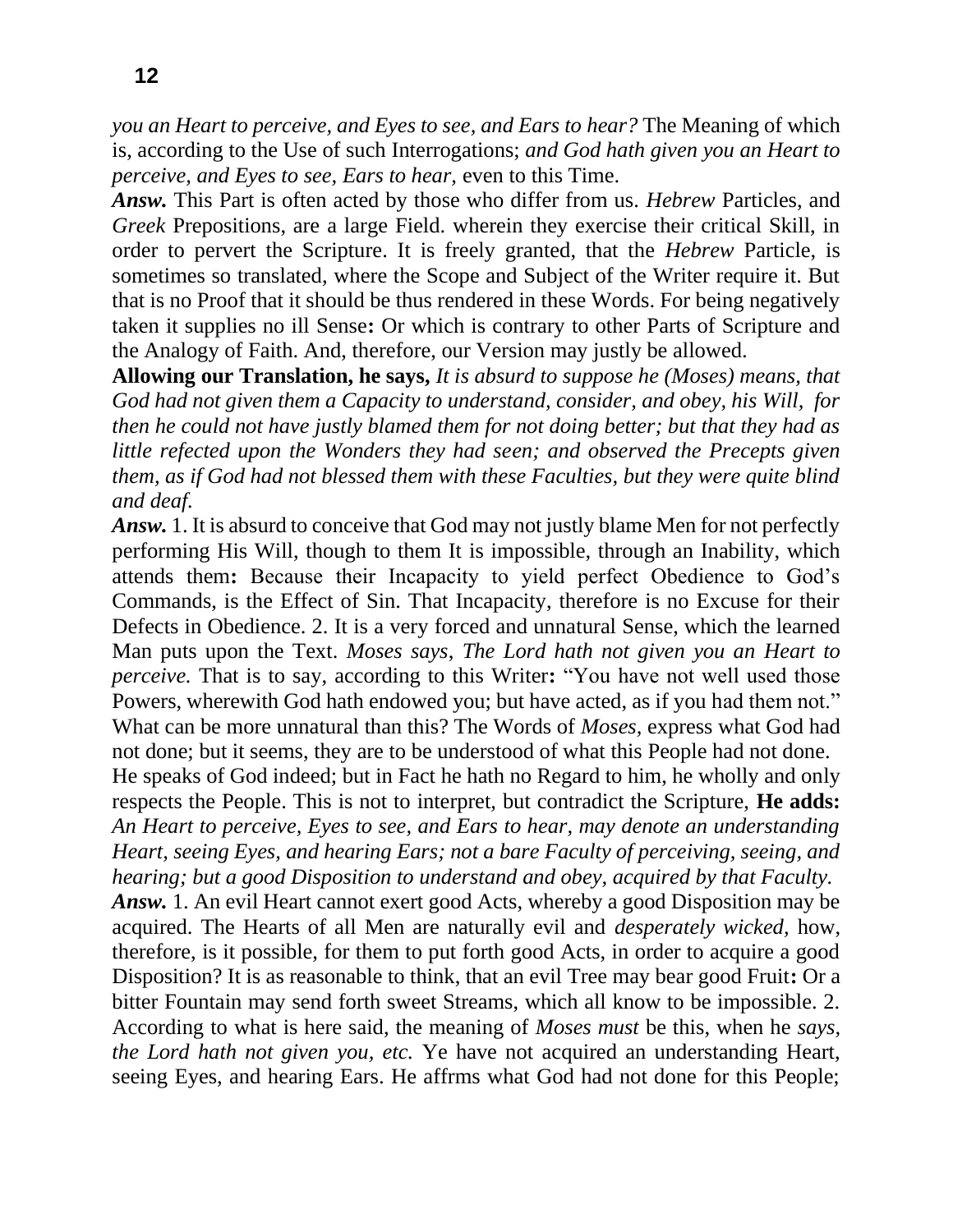but he does not mean as he speaks; his Meaning is, what they had not done for themselves.

Can greater Violence be offered to Language than this is? God hath not given, *Moses*  says; but he means, ye have not acquired; as this Author will have it. *Moses* says one Thing but means quite another. And designs to express what the People had not done, by asserting what God had not done.

**Farther, the Author observes that,** *Moses says not that God had denied them a Capacity and Means suffcient to understand and do his Will; but that he had not given them an understanding Heart, and an obedient Will, or had not made them wise and good Men.*

Answ. 1. Men destitute of spiritual Wisdom and Goodness, are incapable of understanding and doing the Will of God in an acceptable manner. 2. The Author's Meaning is not, that God makes Men wise and good; but that those, who are wise and good, have made themselves so, by a proper Use of such Means as he afforded them for that Purpose, when they had no spiritual Wisdom, or Goodness, in them.

So that it is supposed, or taken for granted, that Men may act wisely, before they have Wisdom, and do that which is good, before they have Goodness in them. Whereupon, and in Consequence of which, they become wise and good. If this is true, then those *who are in the Flesh may please God.* He proceeds thus**:** *When it is said, that God had not given these Blessings, this is not to be understood of his Intention, as if he was not willing to give them; but may be understood of the Event only, that he had not actually given them, whatever was the Cause. That is said to be given, which is accepted; and that not to be given, which is refused by him, to whom it was offered. — God was willing to give them true Wisdom, and to have made them virtuous God does not actually bestow these Things, is Men's wilful neglect of Means, and wickedly resisting his Grace.*

*Answ.* 1. This Discourse supposes, that God was prevented doing what He really intended to *do,* through their Obstinacy and Perverseness. His Will, therefore, was resisted, or overcome, by their stubborn and perverse Will. Which the divine Will never can be in any Instance. For, *who hath resisted His Will?* 2. It is taken for granted, without offering the least Proof, that Men may act wisely, and make Choice of Holiness, before they are wise and holy. Than which, there is nothing more false. Full Proof, I hope, is given thereof, above. Yea, that no Aid whatsoever, can assist the carnal Mind to become subject to the Law of God. And, therefore, no Acts of Holiness can be exerted, by an unregenerate Man. 3. The Will of Man, in Regeneration is wholly passive. It neither wills, nor nills. It neither concurs with divine Grace therein, nor opposes. Nor is it possible that it should. For, no Proposal is made to the Mind, whether it will receive a holy, and gracious Disposition, or not. Such a Disposition, or a Principle of Holiness, is immediately, and imperceptibly created, or infused into the Sou1. The Will, therefore, hath not an Opportunity of